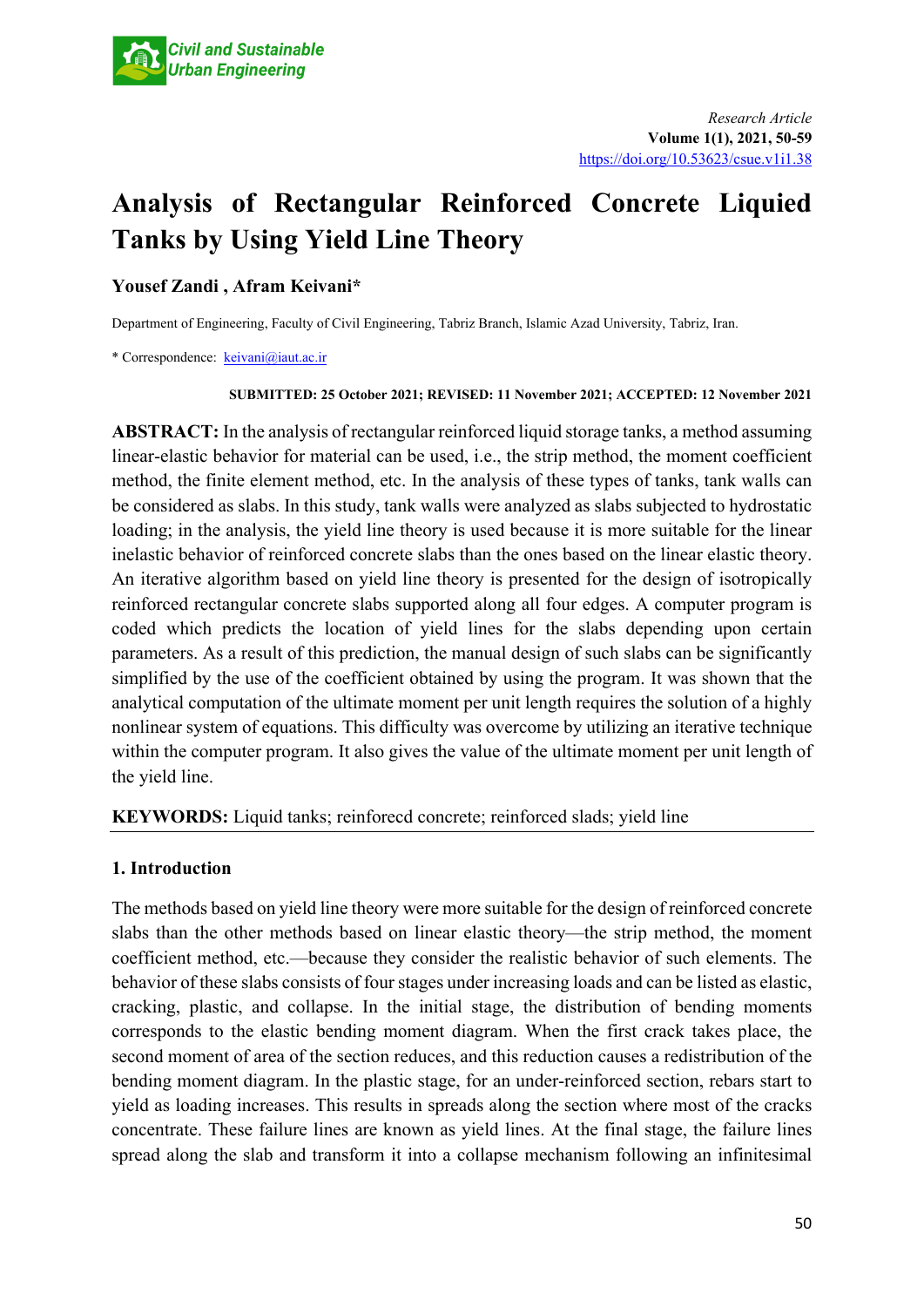increase in the loads. At this stage, the failure occurs by crushing the concrete in the compression zone [1-10].

In this study, a computer program was presented based on an iterative algorithm. The algorithm uses the yield line theory and obtains the ultimate moment per unit length of an isotropically reinforced slab that was subjected to hydrostatic pressure loading. The program also predicts the location of yield lines for slabs supported along all four edges. As a result, the manual design of such slabs can be significantly simplified by the use of a coefficient obtained by using the program.

## **2. Yield Line Theory**

## *2.1. Basic assumptions*

The yield line theory assumes the concrete slab was a rigid plastic material. As a result of this assumption, elastic deformations at the collapse were ignored [11–14]. In addition, at collapse, the slab was considered to be separated into a number of parts by yield lines, each a rigid element. This reduces the deformation to rotations of these parts depending on the boundary conditions of the slab. The deformed shape of the slab at collapse has multiple faces.

Yield line theory applies kinematic theory to reinforced concrete supporting members. Therefore, according to kinematic theory, the ultimate failure load of a slab was either equal to or smaller than its experimental failure load. If the kinematic mechanism used was the collapse mechanism, and if it was possible to have an acceptable moment distribution, the ultimate load computed for any assumed collapse mechanism was the closest load to the experimental collapse load. In order to be sure that this condition was satisfied, and in cases where experimental verification was not possible, it was necessary to determine a statically acceptable moment distribution that gives the same failure load for the slab considered. In other words, the uniqueness theorem was used to obtain the closest load to the experimental collapse load. Experimental studies conducted thus far show that the results obtained using Johansen criteria were more conservative than experimental results [4, 7, 10, 12, 15, 18].

# *2.2. Application*

The yield line theory was applied in two stages. In the first stage, different possible collapse mechanisms were defined depending on the support conditions and loading of the slab. In the second stage, the predetermined collapse mechanism with the smallest collapse load was found. This was carried out by using either the energy or equilibrium method.

# *2.2.1. Possible collapse mechanisms*

Determination of the possible collapse mechanisms was carried out by applying the following theorems Johansen [18-21]:

a) The plastic hinge line between two rigid elements of the slabs passes through the intersection of the rotation axis of these elements. In the case where the slab was supported along one side, the rotation axis has to coincide with the support line as shown in Figure1. If the rotation i of the different slab parts is known, all possible collapse mechanisms can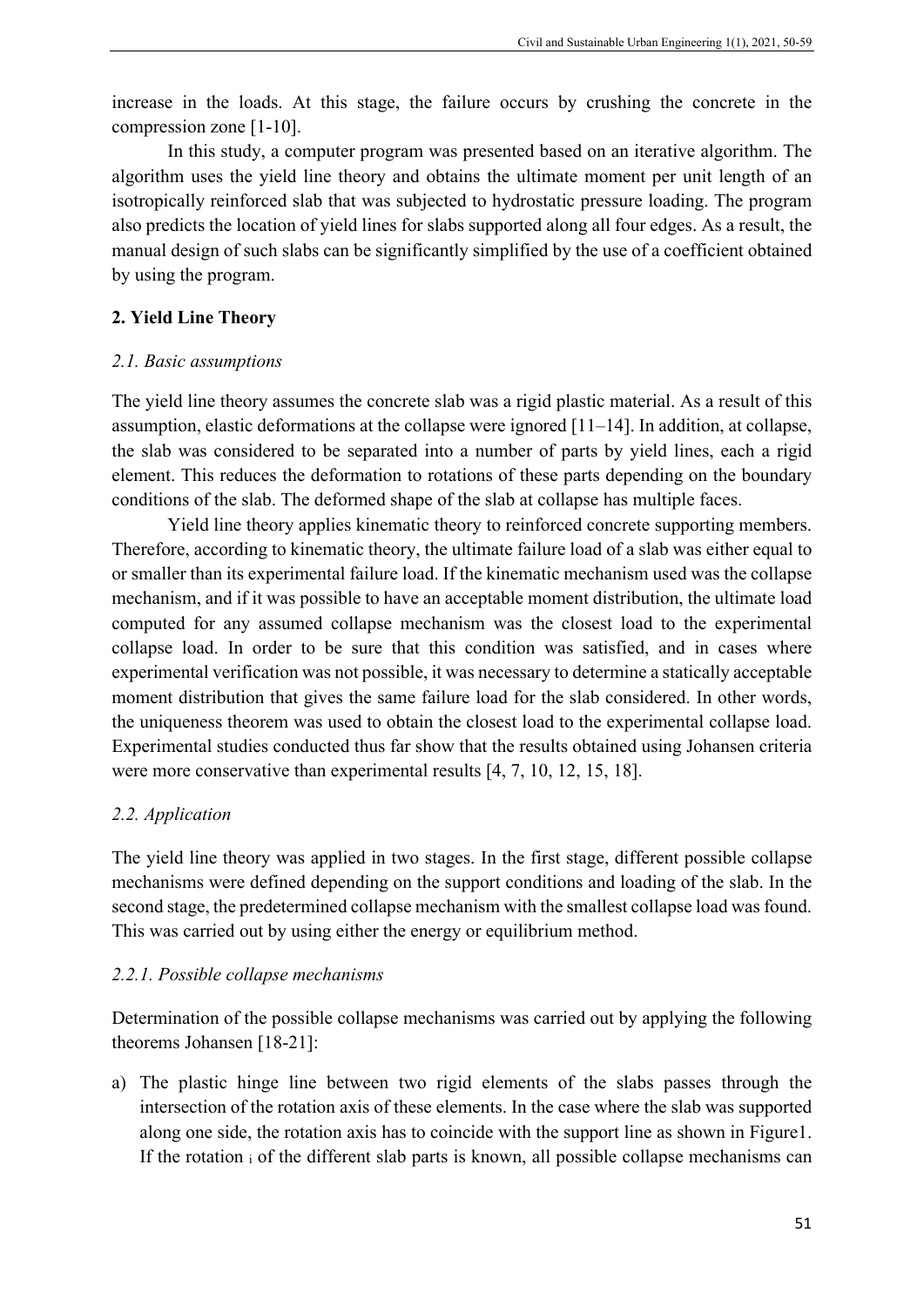be found by using this theorem. On the other hand, if the collapse mechanism was known, the rotation of different slab parts can be approximately predicted.

b) If the rotation axis of the different slab parts and the ratio of their rotation angles  $\theta_i$  to any selected part was known, then the collapse mechanism becomes apparent. If the deformed slab was cut by a plane paralel to the plane of supports at an arbitrarily selected distance h, the intersection lines of this plane with different elements are known as contours. The distance between the contours and the rotation axis of an element is  $h/\theta_i$  where h is the deflection of the plate. These contours, on the other hand, intersect the yield lines. In this case the yield lines were determined by intersecting the rotation axis with contours as shown in Figure 1.



**Figure 1.** Determination of the possible collapse mechanisms.

# *2.2.2. Analysis methods*

#### a) Virtual work method

Let the slab undergo a deflection  $\delta$  which is compatible with its support conditions. Work done by external loads was equated to work done by internal forces. Since the collapse mechanism has only linear plastic hinge lines, the virtual work equation becomes:

$$
\sum P_i \delta_i + P_j \delta_j dx dy = m_n \alpha ds,
$$
\n(1)

where  $P_i$  is the point load and  $\delta_i$  is the deflection that  $P_i$  undergoes,  $P_i$  is the uniformly distributed load, and  $\delta_i$  is the deflection it causes,  $\alpha$  is the rotation of the plastic hinge line and m<sub>n</sub> is the bending moment on the unit length of the yield line. It was apparent that deflection  $\delta_i$  and  $\delta_j$ and rotation  $\alpha$  can be related to  $\delta$ . This leads having  $\delta_i$  and  $\delta_j$  in both sides of Eq.(1), which lead to an expression for  $m_n$  [2,5,13].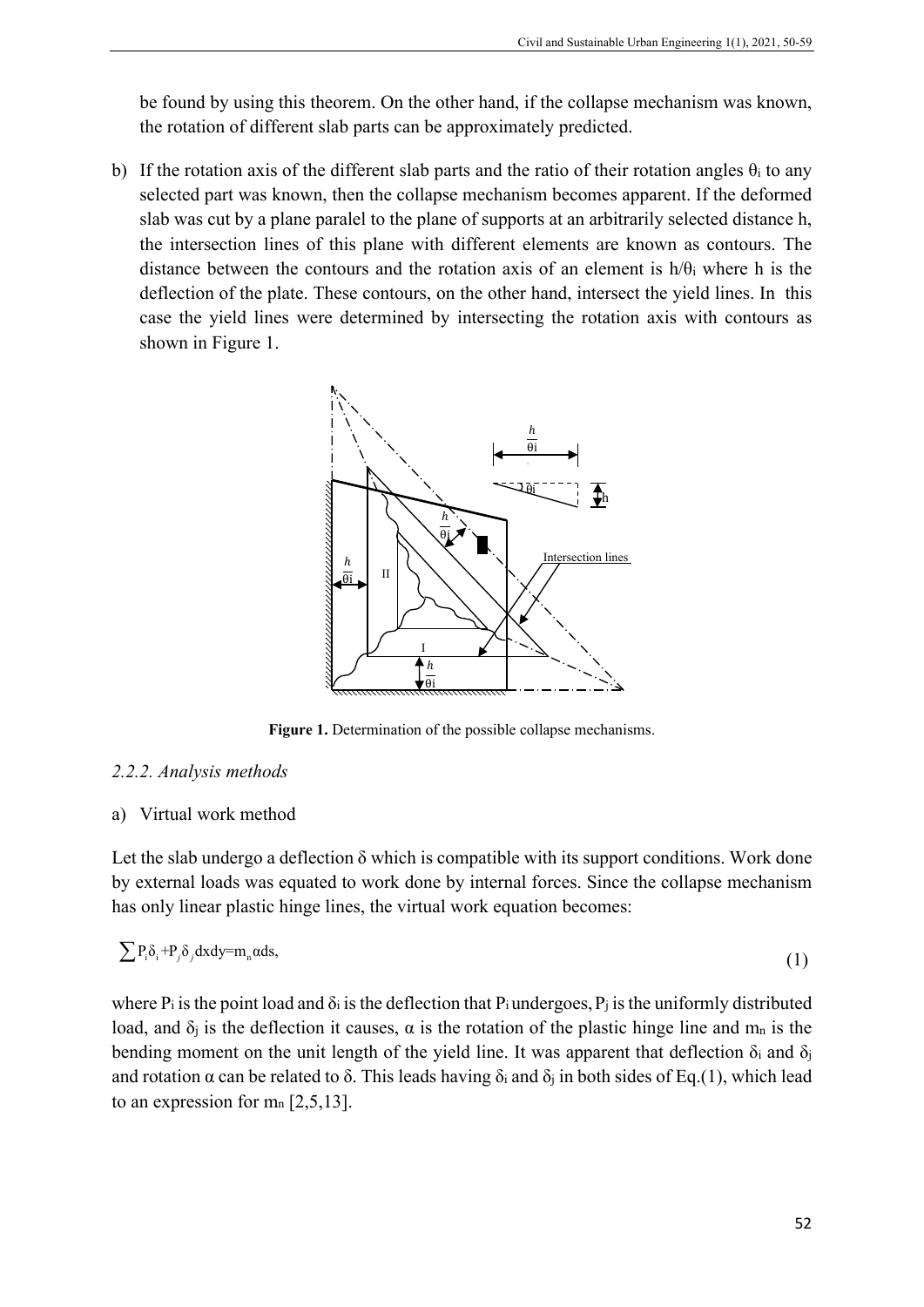## *b) Equilibrium method*

In the equilibrium method, equations were written for each rigid element of the collapse mechanism. For n number of rigid elements, 3n number of equilibrium equations were obtained. In the virtual work method the work done by shear forces and torsional moments along the yield line were not taken into account because their work was equal to zero. However, in the equilibrium method these internal forces, either directly or as a system of statically equivalent forces, were required to be considered in the equilibrium equations.

Solutions of the equilibrium equations gives the nodal forces and dimensional parameters of the collapse mechanism. As a result a relationship was obtained between the collapse load and the bending moment per unit lenght m [20-22]. It was apparent that the solution found will be an upper bound solution. However, it should be noted that the solution obtained using a statically acceptable moment distribution for a kinematically acceptable collapse mechanism was the closest one to the ultimate solution.

The equilibrium can either be solved by any direct method or if required an iterative approach can be employed by assuming initial values for the dimensional parameters of the slab. As a result, for each rigid slab part of the mechanism, a relationship was obtained between the loads acting and the bending moment per unit length along the yield line. By comparing the values of these moments  $m_1, m_2, \ldots, m_n$  for each slab part, new values of these parameters were decided. This repetitive process was continued until convergence was obtained.

#### **3. Design of Isotropically Reinforced Concrete Slabs Subjected Tohydrostatic Pressure**

#### *3.1. Algorithm*

The design of reinforced concrete slabs subjected to hydrostatic loading was carried out for any support condition using Johansen's plasticity criteria [4,7,8]. In this criteria, the support conditions were taken into account by considering a parameter  $\varphi$  which is equal to 0 for simple supports, 1 for fixed supports and between 0 and 1 for elastic-encastre supports.

The yield line pattern of a rectangular reinforced concrete slab supported along all four edges and subjected to hydrostatic pressure is given in Figure 2. The horizontal yield line KL separates the slab into four parts. The support conditions of these slabs were all different from each other. Therefore, letting m be the ultimate moment per unit length in the slab, the support moments of these slab parts become φ1m, φ2m, φ3m, and φ4m.



**Figure 2.** The yield line pattern of a rectangular slabs.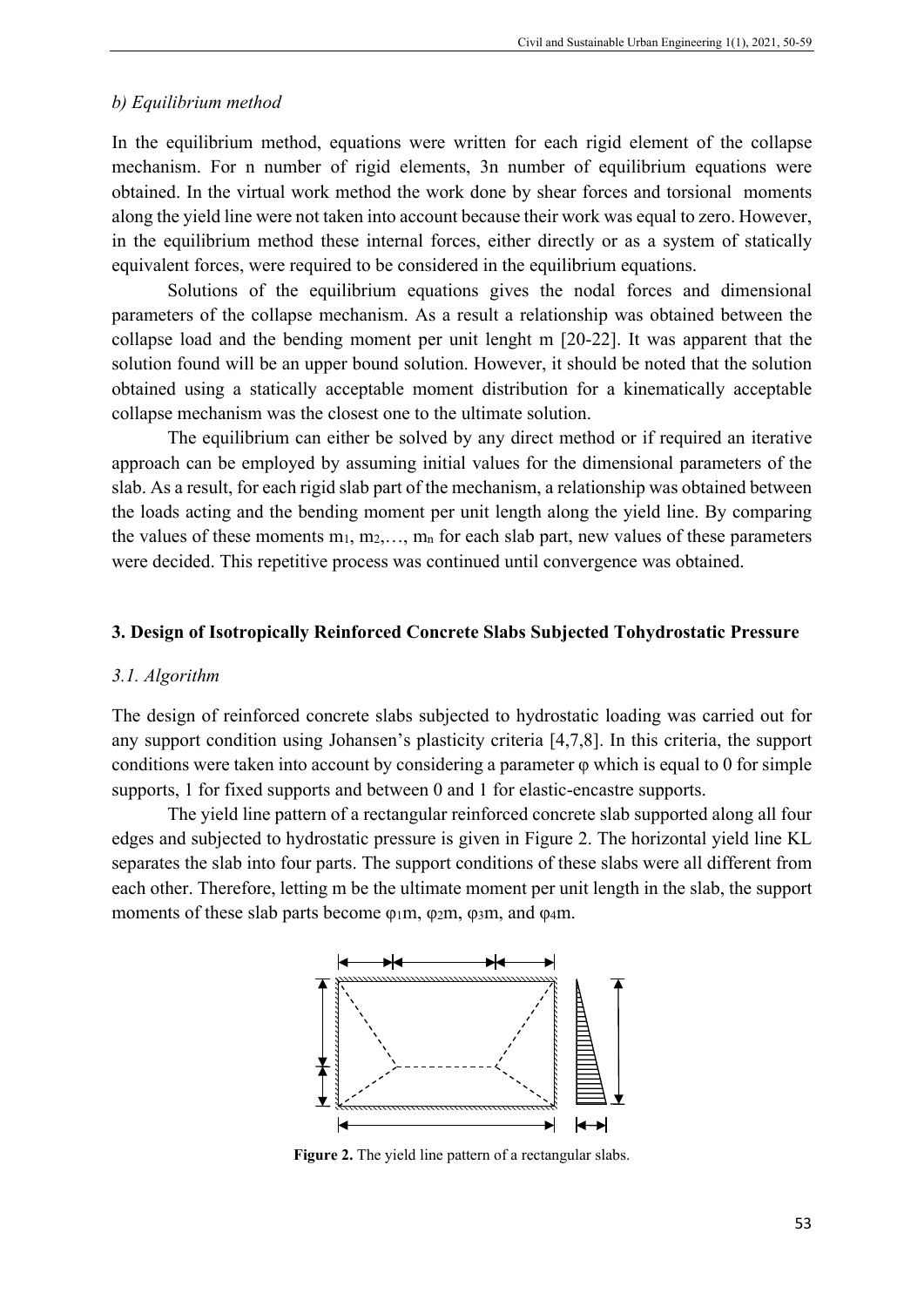Although the yield line KL was known to be horizontal, its position was not accurately known. This was due to the fact that the position was dependent upon three unknowns  $\alpha$ ,  $\beta_1$ , and β2. Since the ultimate moment per unit length m was not also known, the number of unknowns rises to four.

On the other hand, it was possible to write four equilibrium equations, with each one corresponding to one slab part. The forces on each part were dependent on their geometrical dimensions and the hydrostatic pressure acting on them. The resultant of the hydrostatic load on each part was computed by considering them as a combination of prisms and pyramids. In this way, the center of gravity of each load can be obtained as shown in Figure 3. This procedure, however, requires the solution of highly nonlinear equations. Even for the special case where the support conditions were the same on AD and BC, which means  $\varphi_1 = \varphi_3$  and  $\varphi_1 = \varphi_3$  $\beta_2$ , it is necessary to solve three equations. Since the analytical solutions were difficult, it was preferable to use numerical techniques and to solve the problem iteratively.



**Figure 3.** The center of gravity of load on each slabs part.

The algoritm presented here predicts the initial values for  $\alpha, \beta$ <sub>1</sub>, and  $\beta$ <sub>2</sub>. Using these values the hydrostatic loads  $P_1$ ,  $P_2$ ,  $P_3$ , and  $P_4$  acting on each slab part and their application points  $G_1$ ,  $G_2$ , G3, and G4, as shown in Figure 3 were calculated [8,10]. In this case, the equilibrium equations become:

| $P_1d_1=mH+\varphi_1mH=mH(1+\varphi_1)$ |     |
|-----------------------------------------|-----|
| $P_2d_2 = mb(1+\varphi_2)$              | (3) |
| $P_3d_3 = mH(1+\varphi_3)$              | (4) |
| $P_4d_4 = mb(1+\varphi_4)$              |     |

where  $d_i$  is distance from centroid of  $i<sup>th</sup>$  slab part to the side (see Figure 3), is vertical side lenght and b is horizontal side lenght.

The only unknown in the above equations is m. Obtaining the same value for m from each equation shows that the initial values of  $\alpha, \beta_1$ , and  $\beta_2$  were correct. Otherwise, it becomes necessary to repeat the above computation until the values of m obtained from each equation were equal to each other. In the case where the slab has one edge free, the solution becomes easier. It should be noted that the nodal forces were zero at the intersection of three positive yield lines.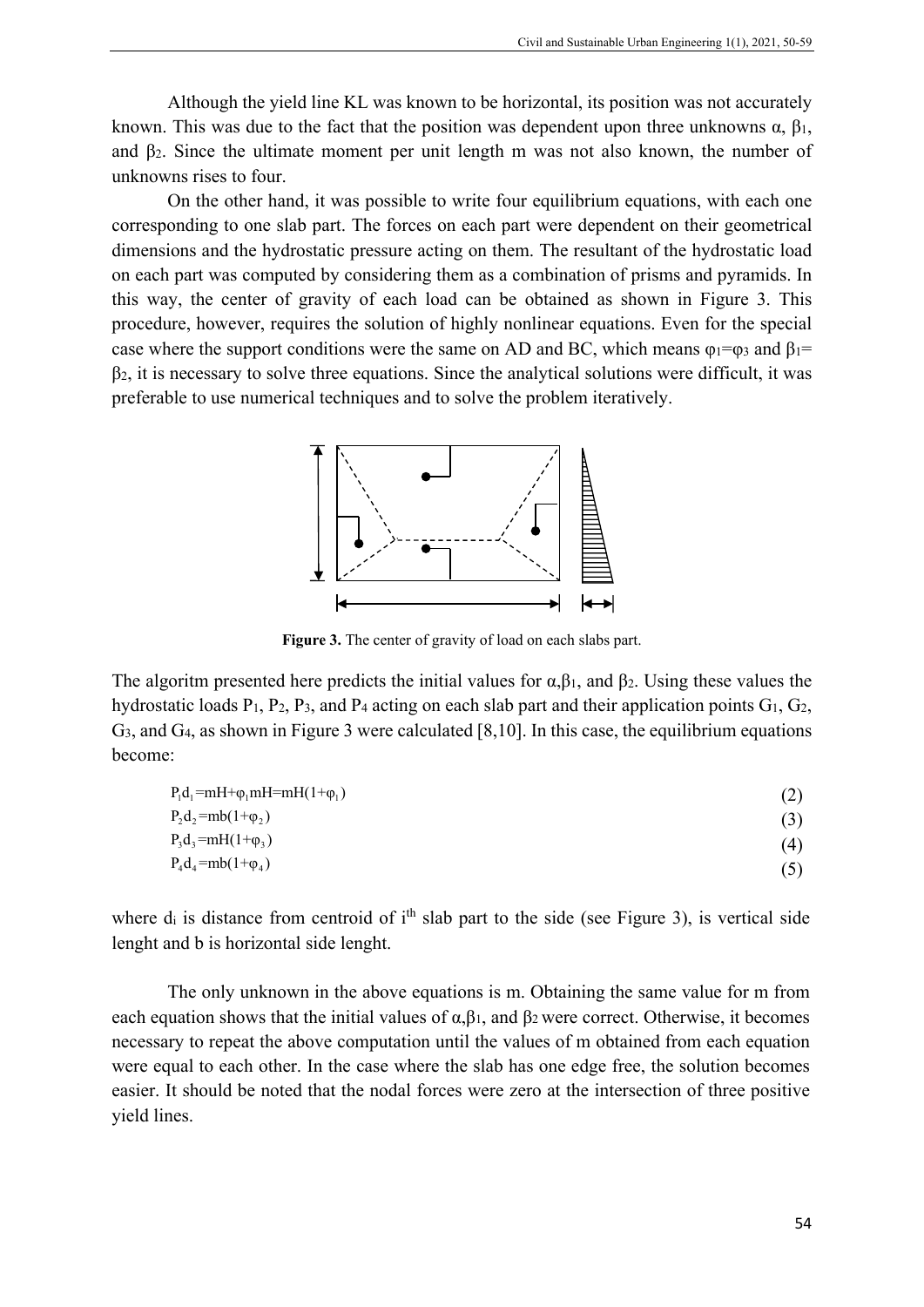#### *3.2. Various support conditions*

## *3.2.1. Slabs with three edges supported and one edge free*

#### a) Case I:b>H (Figure 4)

2

In this case, consideration of the equilibrium equations for only slab parts 1 and 2 is sufficient. Carrying out the procedure explained above, the following equations are obtained:

$$
m = \frac{\beta^{2} b^{2} \gamma H^{3}}{24[H^{2}(1+\varphi_{1})-\beta^{2} b^{2}]}
$$
\n
$$
m = \frac{(1-\beta)H^{3} \gamma}{6(\beta+\varphi_{2})}
$$
\n(7)

In these equations nodal forces K<sub>I</sub> and K<sub>J</sub>(K<sub>I</sub> = K<sub>J</sub> = m $\beta$ b/H), on the nodal points I and J are also considered.Because of equilibrium these should be equal to each other. Hence,

$$
\frac{\beta^2 b^2 \gamma H^3}{24[H^2(1+\varphi_1)-\beta^2 b^2]} = \frac{(1-\beta)H^3 \gamma}{6(\beta+\varphi_2)}
$$
(8)

β computed from Eq.(8), is substituted into Eq.(6) or Eq. (7) to obtain the value of ultimate bending moment per length.



**Figure 4.** Slabs with three edges supported and one long edge free.

## b) Case II: b<H (Figure 5)

In this case three yield lines occur at collapse as is shown in Figure 5. Considering the equilibrium equations for slab parts 1 and 2, it follows:

$$
m = \frac{b^2 \gamma H (9\alpha^2 + 2\alpha + 1)}{2(1 - \alpha)(1 - \alpha)}
$$
(9)

$$
m = \frac{(1 - \alpha)^2 (1 + \alpha) H^3 \gamma}{12(1 + \varphi^2)}
$$
(10)

Since both Eqs.(9 and 10) should yield the same value of m, hence:

$$
\frac{b^2 \gamma H(9\alpha^2 + 2\alpha + 1)}{96(1 + \varphi_1)} = \frac{(1 - \alpha)^2 (1 + \alpha) H^3 \gamma}{12(1 + \varphi^2)}
$$
(11)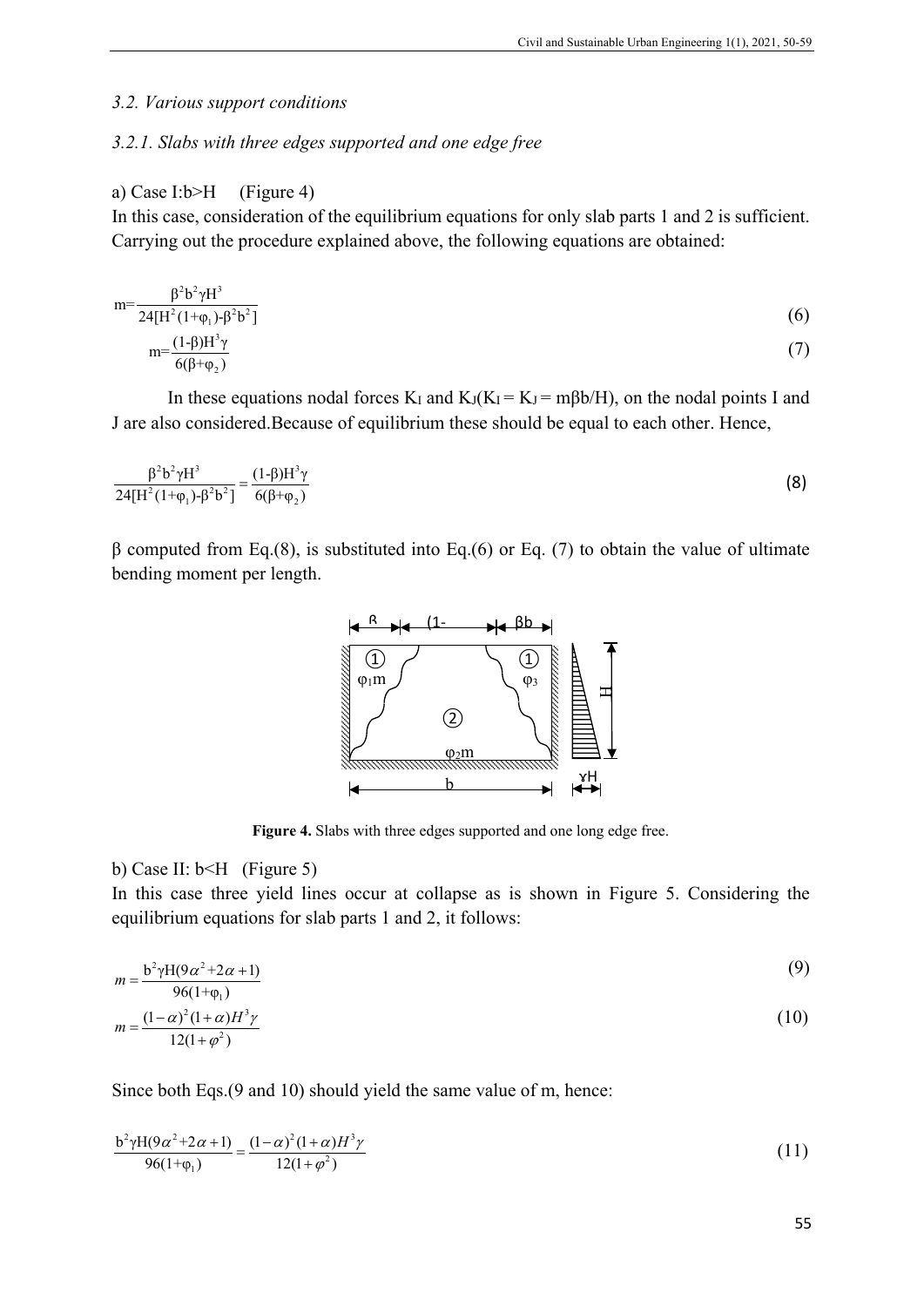The ultimate moment per unit length is obtained by substituting the value of  $\alpha$  which is found of from Eq.  $(11)$  into Eq.  $(9)$  or Eq. $(10)$ .

It should be noted that for b=H, the yield lines may be similar to or different from any given above.



**Figure 5.** Slabs with three edges supported and one short edge free.

## **3.2.2 Slabs with all edges supported**

a) Case I: Each edge having a different support condition (Figure 6).

In this case equilibrium equations are written for slab parts 1, 2, 3 and 4, which yields:  $m = \frac{\beta_1^2 b^2 H \gamma(2\alpha + 1)}{2\alpha + 1}$ 

$$
\frac{24(1+\varphi_1)}{m} = \frac{H^3(1-\alpha)^2\gamma[-3\beta_1\alpha-3\beta_2\alpha-\beta_1-\beta_2+4\alpha+2]}{(12)}
$$

$$
\frac{12(1+\varphi_2)}{(13)}
$$

$$
m = \frac{\beta_2^2 b^2 H y (2\alpha + 1)}{24(1 + \varphi_3)}
$$
\n
$$
c^3 H^3 \omega (4.3(8) + 8.3)
$$
\n(14)

$$
m = \frac{\alpha^3 H^3 \gamma [4 - 3(\beta_1 + \beta_2)]}{12(1 + \varphi_4)} \tag{15}
$$

It was apparent that the equations obtained are highly nonlinear. Hence, it was more suitable to employ numerical technique in their solution.



**Figure 6.** Slabs with each edge having different support condition

b) Case II: Corresponding edges having the same support conditions (Figure 7). In this case slab parts 1 and 3 were identical. It becomes sufficient to substitute  $\beta_1 = \beta_2 = \beta$ 

and  $\varphi_1 = \varphi_3$  in Eqs. (12,13 and 15). After carrying out the simplifications the expressions for the bending moment per unit length for slab parts 1,2, and 3 become: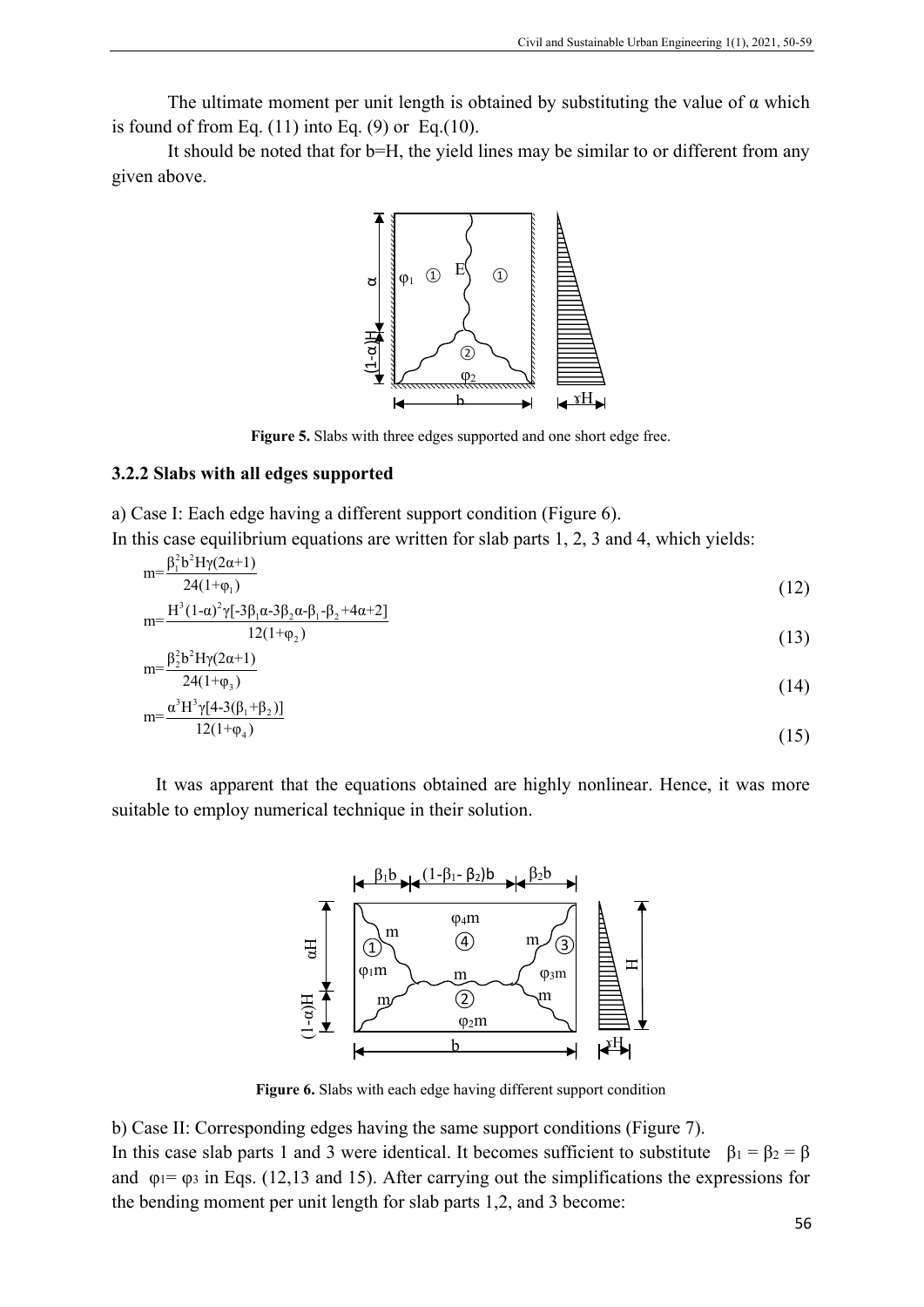$$
m = \frac{\beta^2 b^2 H \gamma (3\alpha^2 + 4(1-\alpha)\alpha + (1-\alpha)^2)}{24(1+\varphi_1)}
$$
\n
$$
H^3 (1-\alpha)^2 \gamma^2 (28\alpha + (1-\alpha)8 + (1-\alpha)9 + (1-\alpha)9 + (1-\alpha)9 + (1-\alpha)9 + (1-\alpha)9 + (1-\alpha)9 + (1-\alpha)9 + (1-\alpha)9 + (1-\alpha)9 + (1-\alpha)9 + (1-\alpha)9 + (1-\alpha)9 + (1-\alpha)9 + (1-\alpha)9 + (1-\alpha)9 + (1-\alpha)9 + (1-\alpha)9 + (1-\alpha)9 + (1-\alpha)9 + (1-\alpha)9 + (1-\alpha)9 + (1-\alpha)9 + (1-\alpha)9 + (1-\alpha)9 + (1-\alpha)9 + (1-\alpha)9 + (1-\alpha)9 + (1-\alpha)9 + (1-\alpha)9 + (1-\alpha)9 + (1-\alpha)9 + (1-\alpha)9 + (1-\alpha)9 + (1-\alpha)9 + (1-\alpha)9 + (1-\alpha)9 + (1-\alpha)9 + (1-\alpha)9 + (1-\alpha)9 + (1-\alpha)9 + (1-\alpha)9 + (1-\alpha)9 + (1-\alpha)9 + (1-\alpha)9 + (1-\alpha)9 + (1-\alpha)9 + (1-\alpha)9 + (1-\alpha)9 + (1-\alpha)9 + (1-\alpha)9 + (1-\alpha)9 + (1-\alpha)9 + (1-\alpha)9 + (1-\alpha)9 + (1-\alpha)9 + (1-\alpha)9 + (1-\alpha)9 + (1-\alpha)9 + (1-\alpha)9 + (1-\alpha)9 + (1-\alpha)9 + (1-\alpha)9 + (1-\alpha)9 + (1-\alpha)9 + (1-\alpha)9 + (1-\alpha)9 + (1-\alpha)9 + (1-\alpha)9 + (1-\alpha)9 + (1-\alpha)9 + (1-\alpha)9 + (1-\alpha)9 + (1-\alpha)9 + (1-\alpha)9 + (1-\alpha)9 + (1-\alpha)9 + (1-\alpha)9 + (1-\alpha)9 + (1-\alpha)9 + (1-\alpha)9 + (1-\alpha)9 + (1-\alpha)9 + (1-\alpha)9 + (1-\alpha)9 + (1-\alpha)9 + (1-\alpha)9 + (1-\alpha)9 + (1-\alpha)9 + (1-\alpha)9 + (1-\alpha)9 + (1-\alpha)9 + (1-\alpha)9 + (1-\alpha)9 + (1-\alpha)9 + (1-\alpha)9 + (1-\alpha)9 + (1-\alpha
$$

$$
m = \frac{H^3 (1-\alpha)^2 \gamma [2\beta \alpha + (1-\alpha)\beta + (1-2\beta)\alpha + (1-\alpha)(1-2\beta)]}{6(1+\varphi_2)}
$$
\n
$$
(17)
$$

$$
m = \frac{\alpha^3 H^3 \gamma [\beta + 2(1-2\beta)]}{6(1+\varphi_4)}
$$
\n(18)



**Figure 7.** Corresponding edges having the same support conditions

The solution of the above nonlinear equations was carried out using an iterative technique. Calculated values ( $\alpha$  and  $\beta$ ) from above equations for different edge conditions are given in Table 1. It was apparent that such tables makes it possible to carry out the design of reinforced concrete slabs, such as tank walls, subjected to hydrostatic loading manually..

**Table 1**. α and β values according to edge ratio of all edges supported slabs with same support conditions of vertical edge

|      | $\left \right. \left( \frac{\beta b}{\beta} \right) \left  \right. \left( \frac{(1-2\beta)b}{\beta} \right $<br>$H^{bb}$<br>A<br>H<br>$\varphi_4$<br>: Simple support<br>$\varphi = 0$<br>$\bigcirc$<br>H<br>m<br>3<br>$\begin{pmatrix} 1 \end{pmatrix}$<br>: Fixed Support<br>$\varphi = 1$<br>Ξ<br>$0<\varphi<1$ : Elastic – encastre<br>$\varphi_1$<br>$\varphi_3$<br>m.<br>port<br>$\lim_{\mathbf{H}(\mathbf{v-1})}$<br>$\mathfrak{D}% _{T}=\mathfrak{D}_{T}\!\left( a,b\right) ,\ \mathfrak{D}_{T}=C_{T}\!\left( a,b\right) ,$<br>$\varphi_2$<br>∣≹∰∣<br>h |       |                                                  |       |                                         |         |                                         |       |  |
|------|-----------------------------------------------------------------------------------------------------------------------------------------------------------------------------------------------------------------------------------------------------------------------------------------------------------------------------------------------------------------------------------------------------------------------------------------------------------------------------------------------------------------------------------------------------------------|-------|--------------------------------------------------|-------|-----------------------------------------|---------|-----------------------------------------|-------|--|
| B/H  | $\varphi_1 = \varphi_2 = \varphi_3 = 1$                                                                                                                                                                                                                                                                                                                                                                                                                                                                                                                         |       | $\varphi_1 = \varphi_2 = 0, 5$ ; $\varphi_3 = 0$ |       | $\varphi_1=1$ ; $\varphi_2=\varphi_3=0$ |         | $\varphi_1 = \varphi_2 = \varphi_3 = 0$ |       |  |
|      | $\alpha$                                                                                                                                                                                                                                                                                                                                                                                                                                                                                                                                                        | β     | $\alpha$                                         | β     | $\alpha$                                | $\beta$ | $\alpha$                                | β     |  |
| 1,00 | 0,613                                                                                                                                                                                                                                                                                                                                                                                                                                                                                                                                                           | 0,481 | $(*)$                                            | $(*)$ | $(*)$                                   | $(*)$   | 0,613                                   | 0,481 |  |
| 1,25 | 0,604                                                                                                                                                                                                                                                                                                                                                                                                                                                                                                                                                           | 0,428 | 0,564                                            | 0,454 | $(*)$                                   | $(*)$   | 0,604                                   | 0,428 |  |
| 1,50 | 0,598                                                                                                                                                                                                                                                                                                                                                                                                                                                                                                                                                           | 0,383 | 0,557                                            | 0,410 | 0,610                                   | 0,467   | 0,598                                   | 0,383 |  |
| 1,75 | 0,594                                                                                                                                                                                                                                                                                                                                                                                                                                                                                                                                                           | 0,347 | 0,552                                            | 0,372 | 0,604                                   | 0,430   | 0,594                                   | 0,347 |  |
| 2,00 | 0,592                                                                                                                                                                                                                                                                                                                                                                                                                                                                                                                                                           | 0,316 | 0,550                                            | 0,340 | 0,600                                   | 0,398   | 0,592                                   | 0,316 |  |
| 2,25 | 0,530                                                                                                                                                                                                                                                                                                                                                                                                                                                                                                                                                           | 0,290 | 0,547                                            | 0,313 | 0,596                                   | 0,370   | 0,590                                   | 0,290 |  |
| 2,50 | 0,588                                                                                                                                                                                                                                                                                                                                                                                                                                                                                                                                                           | 0,268 | 0,545                                            | 0,290 | 0,594                                   | 0,344   | 0,588                                   | 0,268 |  |
| 2,75 | 0,587                                                                                                                                                                                                                                                                                                                                                                                                                                                                                                                                                           | 0,248 | 0,544                                            | 0,270 | 0,592                                   | 0,322   | 0,587                                   | 0,248 |  |
| 3,00 | 0,586                                                                                                                                                                                                                                                                                                                                                                                                                                                                                                                                                           | 0,232 | 0,542                                            | 0,252 | 0,591                                   | 0,303   | 0,586                                   | 0,232 |  |

(\*) Collapse mechanism is different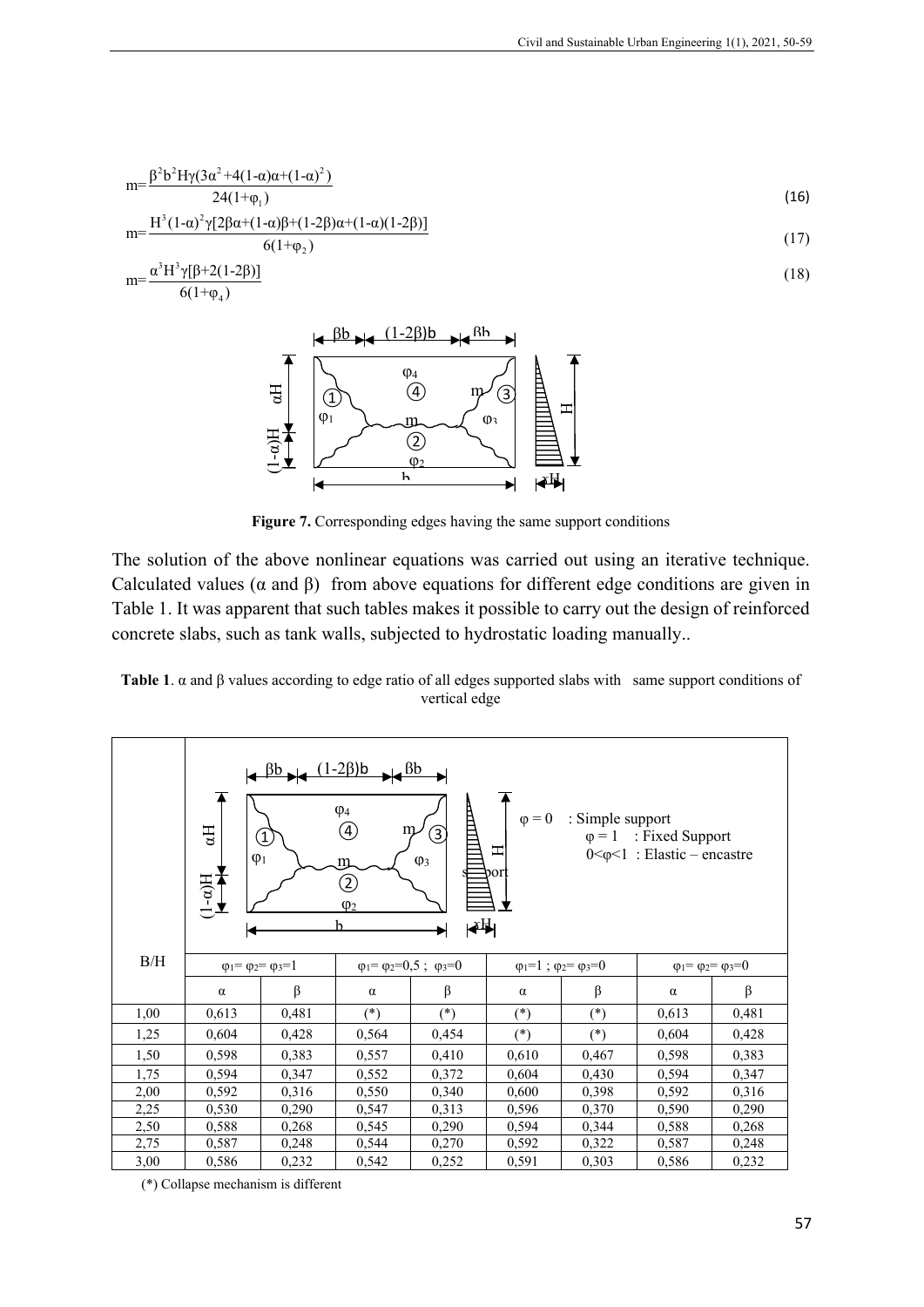# **4. Conclusions**

The developed equations based on yield line theory were presented for the design of reinforced concrete slabs which were supported along four sides and subjected to hydrostatic pressure. It was shown that the analytical computation of the ultimate moment per unit lenght requires the solution of a highly nonlinear system of equations. This difficulty was overcome by utilizing an iterative technique by computer program. It also gives the value of the ultimate moment per unit length of the yield line. The developed equations makes it possible to prepare tables that contain the values of parameters related to yield lines according to various support conditions and the ratio of slab edge lenghts. This in turn makes the design easy to be carried out manually for practical purposes. As a result, manual design of such slaws can be significantly simplified by the use of coefficient obtained by using the computer.

# **Conflicts of Interest**

The authors declare no conflict of interest.

# **References**

- [1] Hüsem M.; Durmuş A. (1994). The Structural Analysis of Rectangular Water Tanks Using Different Method, Proceeding of the Second International Conference in Civil Engineering on Computer Applications, Research and Practice, University of Bahrain, pp. 241-251.
- [2] [Ferguson,](http://www.amazon.com/s/ref=ntt_athr_dp_sr_1?_encoding=UTF8&sort=relevancerank&search-alias=books&ie=UTF8&field-author=P.M.%20Ferguson) P.M.; [Breen,](http://www.amazon.com/s/ref=ntt_athr_dp_sr_2?_encoding=UTF8&sort=relevancerank&search-alias=books&ie=UTF8&field-author=J.E.%20Breen) J.E.; [Jirsa.](http://www.amazon.com/s/ref=ntt_athr_dp_sr_3?_encoding=UTF8&sort=relevancerank&search-alias=books&ie=UTF8&field-author=J.O.%20Jirsa) J.O. (1998) Reinforced Concrete Fundamentals, 5th ed.; John Willy & Sons.
- [3] Ghali, A.; Neville. A.M. (1996). Structural Analysis: A Unified Classical and Matrix Approach,  $7<sup>th</sup>$  ed.; Ankara University Printing House, Ankara, Turkey.
- [4] Hognestad, E. (1953). Yield-Line Theory for Ultimate Flextural Strength of Reinforced Concrete Slabs. *American Concrete Institute, 49*, 637-656.
- [5] Johansen, K.W. (1962). Yield-Line Theory; Cement and Concrete Association, London.
- [6] Johansen, K.W. (1972). Yield-Line Formulae for Slabs; CRC Press, Boca Raton.
- [7] Johansen, K.W. (1969). Yield-Line Analysis of Slabs Supported on Three Sides. *American Concrete Institute, 66*, 741-744.
- [8] Jones, L.L.; Wood, R.H. (1967). Yield–Line Analysis of Slabs; Thames & Hudson, London.
- [9] Kong, F.K.; Evans, R.H. (2017). Reinforced and Prestressed Concrete; CRC Press, Boca Raton.
- [10] Kvviecinski, M.W. (1965) Yield Criterion for initially isotropic reinforced slab. *Magazine of Concrete Research, 17*, 51.
- [11] Massonnet. C. (1966). Théorie Générale des Plaques Elasto-Plastiques; International Association of Bridge and Structural Engineering Publication, Zurich.
- [12] Meyer, C. (1996) Design of Concrete Structures, Prentice Hall, New Jersey.
- [13] Morley, A.T. (1965). Special Publication on Recent Developments in Yield-Line Theory. *Magazine of Concrete Research, 19*, 211-222. [https://doi.org/10.1680/macr.1967.19.61.211.](https://doi.org/10.1680/macr.1967.19.61.211)
- [14] Navy, E.G. (1996). Reinforced Concrete a Fundamental Approach, 3<sup>rd</sup> ed; Practice Hall, New Jersey.
- [15] Shariati, M.; Rafie, S.; Mehrabi, P.; Zandi, Y.; Fooladvand, R.; Gharehaghaj, B.; Shariat, A.; Trung, N.T.; Salih, M.N.A., Poi-Ngian, S. (2019). [Experimental investigation on the effect of](https://www.dbpia.co.kr/Journal/articleDetail?nodeId=NODE10235913)  [cementitious materials on fresh and mechanical properties of self-consolidating concrete.](https://www.dbpia.co.kr/Journal/articleDetail?nodeId=NODE10235913) *Advances in Concrete Construction, 8,* 225–237. [http://dx.doi.org/10.12989/acc.2019.8.3.225.](http://dx.doi.org/10.12989/acc.2019.8.3.225)
- [16] Zanadi Y.; Akpinar, M.V. (2012). An experimental study on separately ground and together grinding Portland slag cement strength properties. *Research Journal of Recent Science, 1*, 27‒ 40.